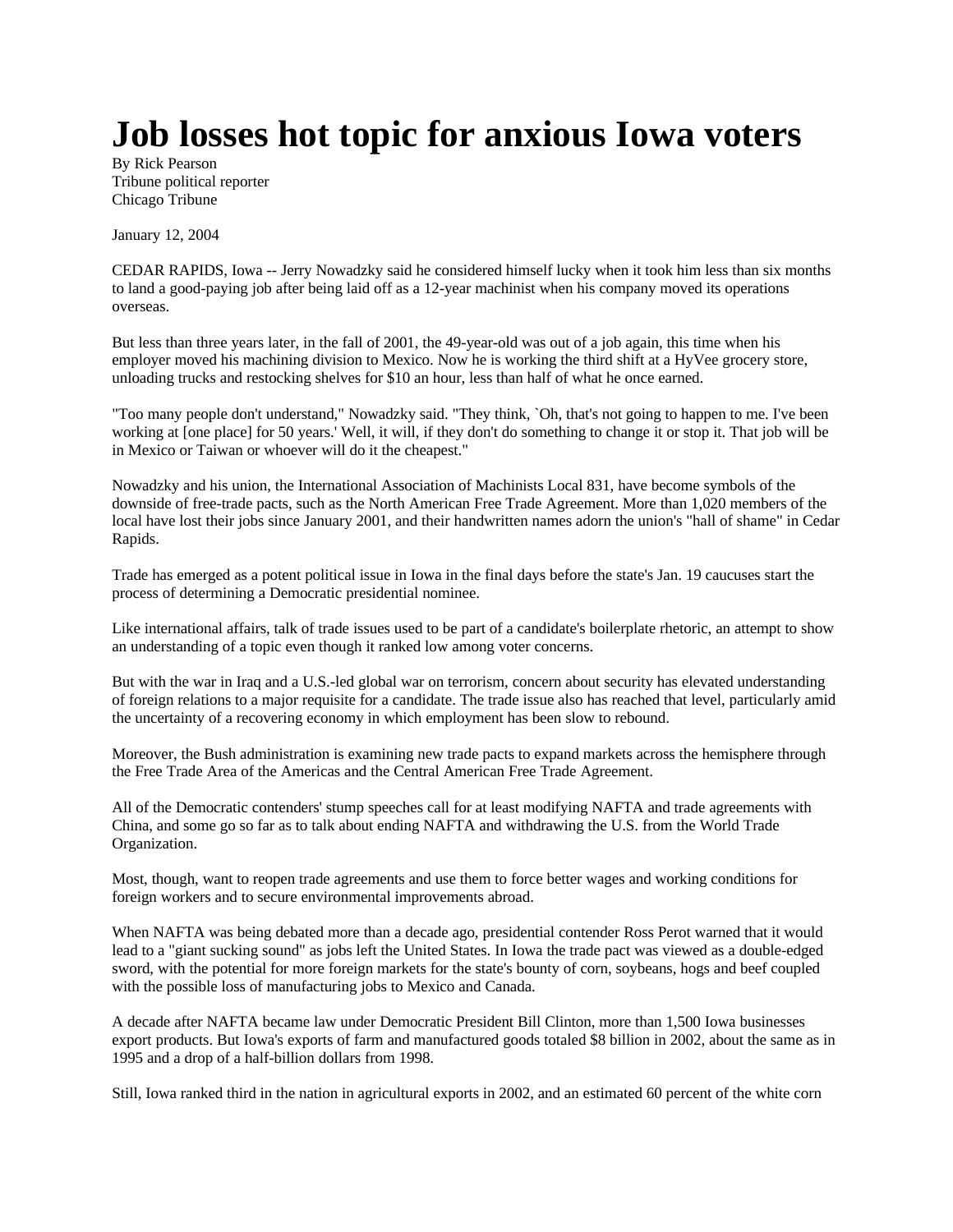grown in the state is exported.

But one study found that Iowa lost nearly 8,400 jobs because of NAFTA from 1993 to 2000, and the state shed 4,300 manufacturing-sector jobs between January and October of last year.

"These jobs that I've lost here--they're not coming back," said Joe Ironside, business agent for Machinists Local 831. "They're not coming back at all. The white-collar crowd that's losing their job in telemarketing and airline reservations and what have you--those jobs aren't coming back. And it's a question of where your children are going to work, and what are they going to do."

Though Iowa has seen job losses, the Democrats campaigning in Iowa have held up Galesburg, Ill., as an example of what is wrong with NAFTA.

## Laid-off workers

Maytag Corp., based in Newton, Iowa, announced in 2002 that it would close its Galesburg refrigerator plant and move those operations to a new factory in Mexico. Despite state and local subsidies, plant modernization and awards for quality, the closing affects 1,600 workers, 400 of whom were laid off last fall.

The Galesburg example has allowed the candidates to seize upon the high anxiety over the economy that Iowa's Democratic voters have shown.

Indeed, Rep. Richard Gephardt of Missouri, who unlike his rivals battled NAFTA in Congress, told a crowd of union organizers and activists in Des Moines recently that Maytag was planning more Iowa layoffs and job shifts to foreign operations. The company has made no such announcement.

"You don't have to stir people on trade," said Donald Kaniewski, legislative and political director of the Laborers' International Union of North America.

"I represent a union that is not largely trade-sensitive, but the reaction of our members isn't just that they've bought into the whole labor thing on trade," Kaniewski said. "Our folks feel it in the places where plants have shut down. They see it in their lives and they understand it. Trade is an easy political sell, the easiest sell there is."

Democrats are extending their arguments against the trade agreements beyond manufacturing to agriculture. They contend such pacts are fueling the decline in family farming.

"It's all about these big companies going to where they can get the cheapest products and, if they can, encourage production of products overseas," said George Naylor, a corn and soybean farmer in Greene County who is the president of the National Family Farm Coalition.

Bruce Babcock, a professor of economics and director of the Center for Agricultural and Rural Development at Iowa State University in Ames, said NAFTA and other agreements "probably sped" the natural consolidation of farming operations while opening new export markets for products.

On the manufacturing side, Babcock said complaints of job losses caused by NAFTA are "somewhat overblown," adding that a shift in jobs would have come about anyway because of globalization.

## `Far from reality'

Babcock said Democrat and Republican rhetoric on trade is "just so far from reality." Democrats, he said, are moving so far toward a protectionist posture that President Bush can make marginal steps toward managed trade and still look like a free trader.

The arguments for free trade don't satisfy Nowadzky, who lost his machinist job as Goss Graphic System Inc. phased out its Cedar Rapids site, its last North American plant, which closed in 2000. Then he was laid off in 2001 when electrical component supplier Square D/Schneider Electric moved his job and hundreds of others to Mexico.